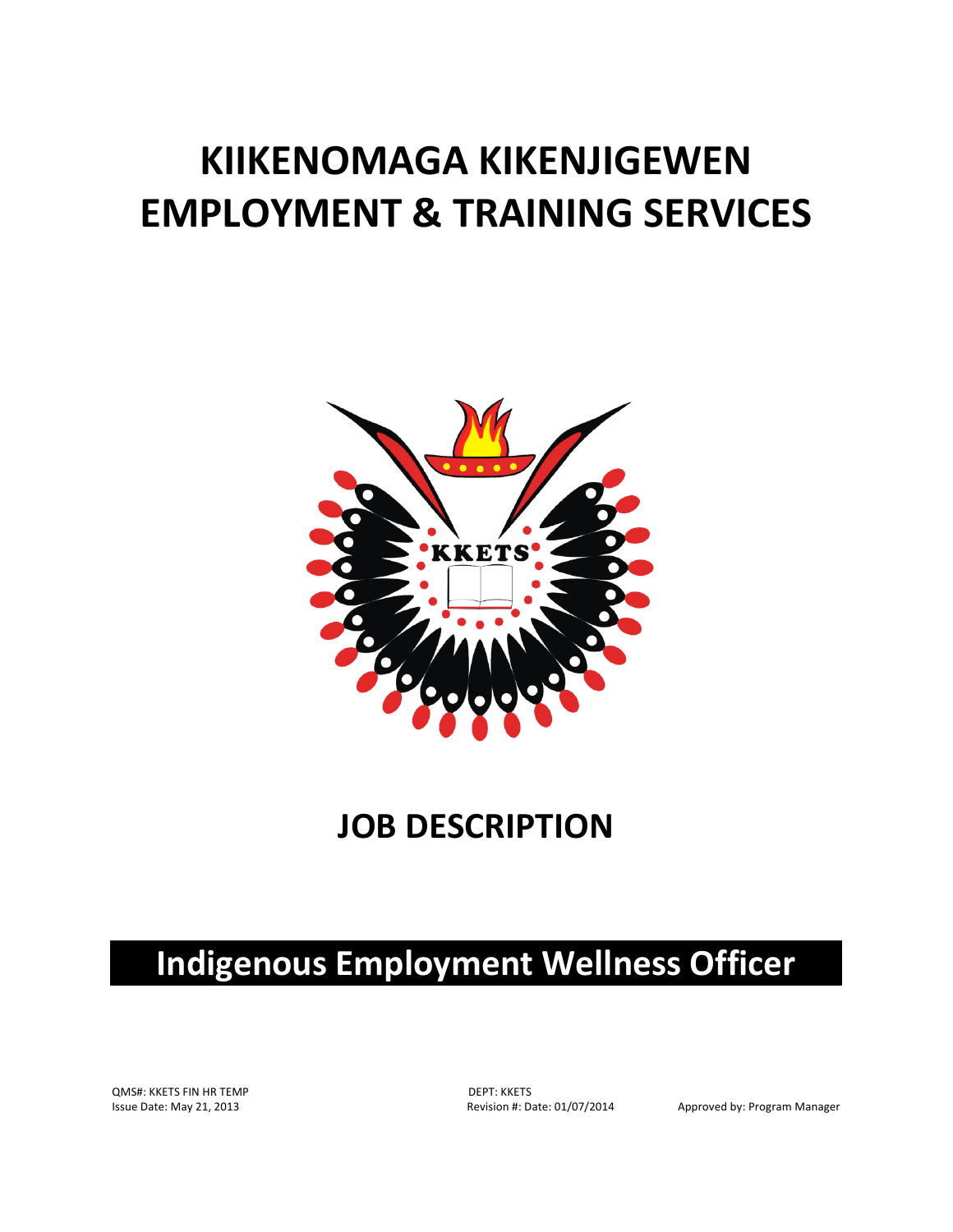#### Purpose

The Indigenous Employment Wellness Officer is responsible for assisting clients who have completed training through KKETS who need to overcome barriers in order to enter into the workforce. The officer will assist the client in developing and implementing action plans that meet client intervention needs. The officer will ensure that community network is in place to support the client transition to healthy career and life path. The Officer will ensure that clients have access to the information and resources they need to make appropriate career and life choices. This role is vital to the successful transition and retention of learners and trained clients into workplace.

#### **Scope**

The Officer will act as a liaison between KKETS, clients, healing and wellness practitioners, training and employment partners as the officer is responsible for providing culturally appropriate counselling and holistic direct client supports through appropriate interventions.

The Officer will ensure that all operations are conducted in a respectful and responsible way, ensuring that all decisions and actions meet the relevant legislation, policies, and procedures.

#### Reporting to

ISETS Program Manager, Executive Director

#### Education

Bachelor of Social Work or Social Service Worker Diploma combined with relevant work experience with First Nation People

#### Previous Experience

- Work experience in a social service environment in a support capacity
- Counselling in prevention and intervention
- Working with First Nation people within First Nation Communities
- Work plan development and implementation

#### Knowledge, Skills, and Abilities

- Ability to coach and mentor others in order to maintain employment and/or select a chosen career path
- Ability to effectively present to or facilitate small or large groups
- Ability to implement life skills workshops, substance abuse treatment programs, behavior management programs, community and social service programs under the supervision of social services or health care professionals
- Ability to identify client's barriers to employment and assist with such matters as job readiness, job search strategies, writing resumes, and preparing for job interviews
- Knowledge of Social service providers, cultural and traditional healing services and support groups within the area
- Knowledge of career and education planning and development
- Knowledge of potential employment trends / developments / benefits from the Ring of Fire and other energy / infrastructure developments
- Knowledge of Knowledge of KKETS policies and procedures
- Understanding of Matawa First Nations Management and Kiikenomaga Kikenjigewen Employment & Training Services
- Understanding of the Matawa region and the member First Nation communities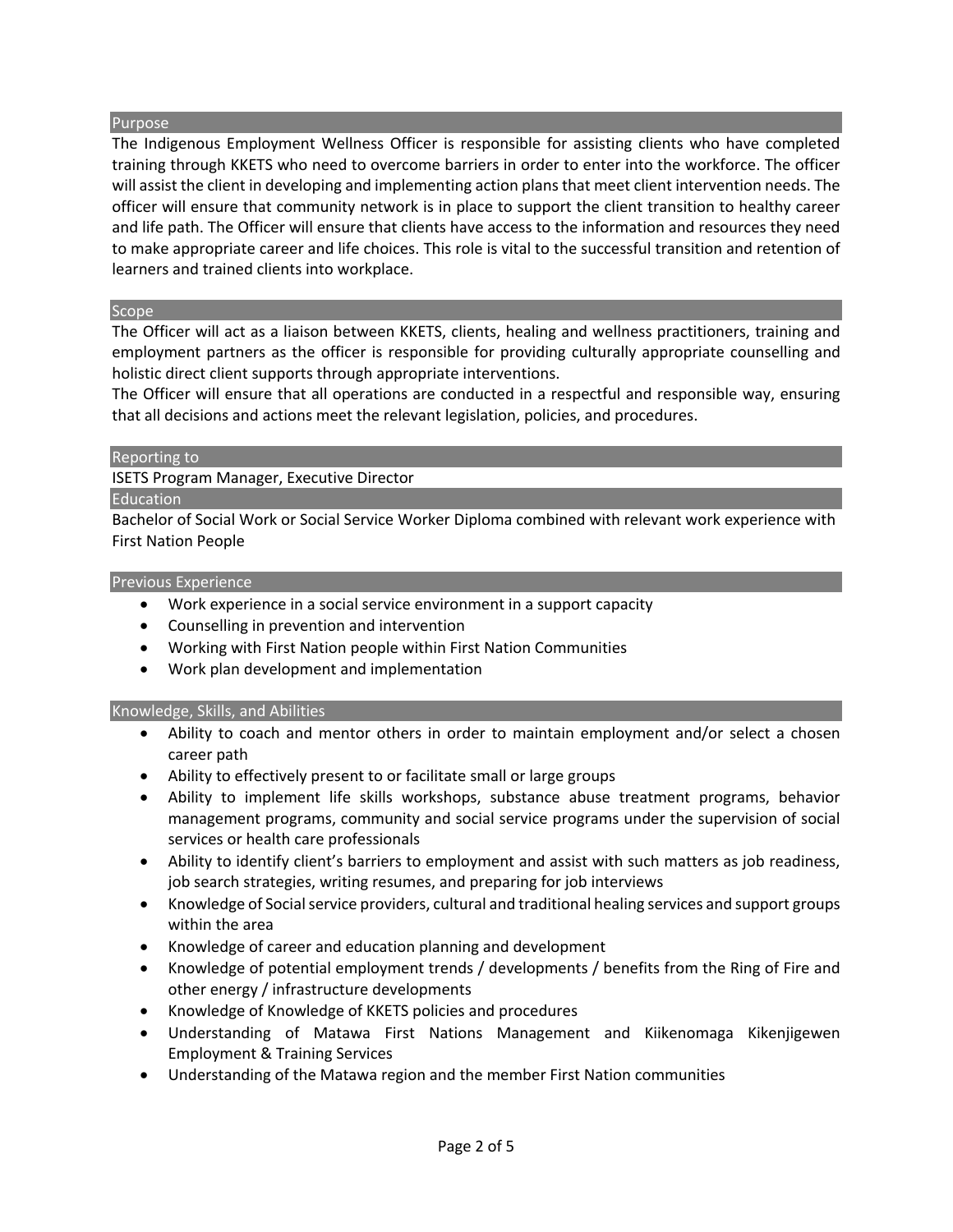• Solid understanding of Job Development and Marketing Strategies that promote and support Aboriginal people

#### Proficiency in Computer Use

- Word processing
- Spreadsheets
- Databases
- Email
- Internet

#### Personal Characteristics

- **Ethics**: Understand ethical behaviour and business practices and ensure own behaviour and the behaviour of others is consistent with these standards and aligns with the values of the organization
- **Confidentiality**: Maintain strict confidentiality both inside and outside of the workplace
- **Relationships**: Establish and maintain positive working relationships with others both internally and externally to achieve the goals of the organization
- **Communication**: Speak, listen and write in a clear, thorough and timely manner using appropriate and effective communication tools and techniques
- **Client focus**: Anticipate, understand, and respond to the needs of internal and external clients to meet or exceed their expectations within the organizational parameters
- **Teamwork**: Work cooperatively and effectively with others to set goals, resolve problems, and make decisions that enhance organizational effectiveness
- **Decision making**: Assess situations to determine the importance, urgency and risks, and make clear decisions which are timely and in the best interests of the organization
- **Leading**: Positively influence others to achieve results that are in the best interests of the organization
- **Organization**: Set priorities, develop a work schedule, monitor progress towards goals, and track details, data, information and activities
- **Planning**: Determine strategies to move the organization forward, set goals, create and implement action plans, and evaluate the process and results
- **Problem solving**: Assess problem situations to identify causes, gather and process relevant information, generate possible solutions, and make recommendations and/or resolve the problem, often using creativity and innovative thinking
- **Energy**: Bring energy and enthusiasm to the workplace
- **Flexibility**: Adapt to changing scenarios and stimuli
- **Quality**: Focus on details and ensure all work is of a high standard of quality
- **Results**: Focus on achieving desired outcomes of all tasks undertaken
- **Accountability**: Be reliable, dependable, and accountable for personal actions
- **Coaching**: Coach and mentor others to help them develop both professionally and personally
- **Professional development**: Be driven to continuously improve professional knowledge and skills

#### Working Conditions

- The employee may have to travel locally, throughout the region to various communities, during various weather conditions
- The employee may have to lift, carry, and manage various equipment and supplies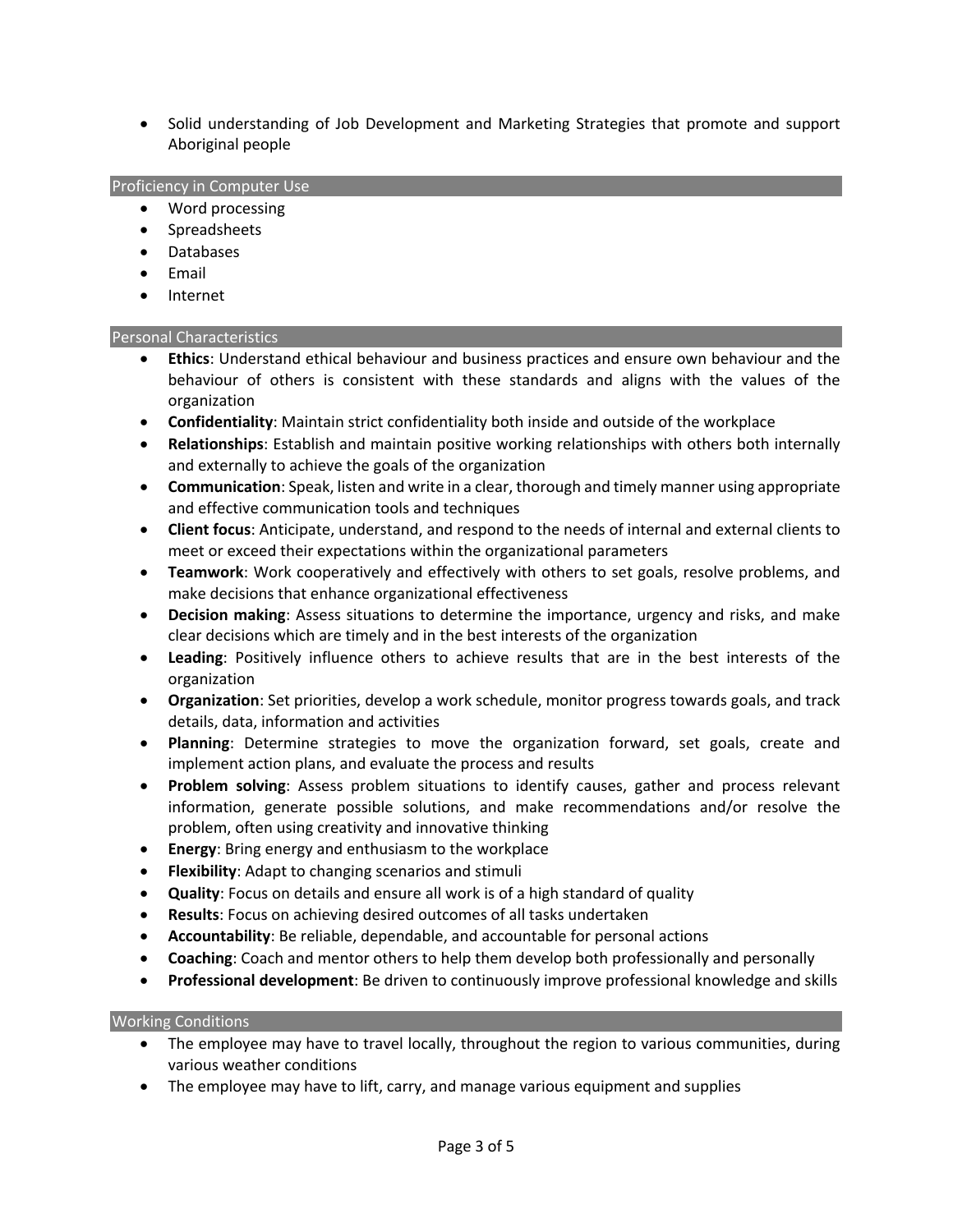- The employee may have to spend long hours sitting to use computer or office equipment, or to attend meetings
- The employee may be required to work in an environment that is busy and noisy, with frequent interruptions and distractions
- The employee may be required to manage multiple tasks and projects at one time
- The employee may be required to work odd or long hours under stressful conditions at certain times to complete special tasks

#### **ADMINISTRATIVE**

- Ensure that all business and operations are conducted in a responsible, confidential and ethical manner
- Participate in strategic planning
- Assess operational issues as they arise
- Provide reports, records, and documents to the RoFATA Coordinator/Program Manager, relevant government departments and agencies, and organizational partners when requested
- Liaise with RoFATA team staff/KKETS Project Officers for updating individual action plans and supports

#### **CLIENT SERVICES**

- Assist clients to establish and implement career goals and training/education/employment plan(s)
- Identify barriers to employment
- Assess clients' relevant skill strengths and needs
- Assess need for assistance such as rehabilitation, financial aid or further training
- Maintain ongoing communications with clients
- Maintain contact with other social service agencies and health care providers involved with clients to provide information and obtain feedback on client's overall progress
- Meet with clients to assess their progress, give support and discuss any difficulties or any problems
- Assist clients to sort out options and develop plans of action while providing necessary support and assistance
- Assist clients with attaining additional social services, or assist clients in locating and utilizing community resources including legal, medical
- Assist clients with job readiness skills, writing resumes, preparing for job interviews
- Provide workers with information on maintaining a job
- Assist clients with employment placement upon completion of training
- Facilitate work opportunities and negotiation of employment relationships on behalf of clients including the preparation of all placement agreements and contracts with individuals and employers that include training objectives and commitments and financial incentives
- Coordinate the community network of support for clients

#### **OTHER**

Perform other duties as required